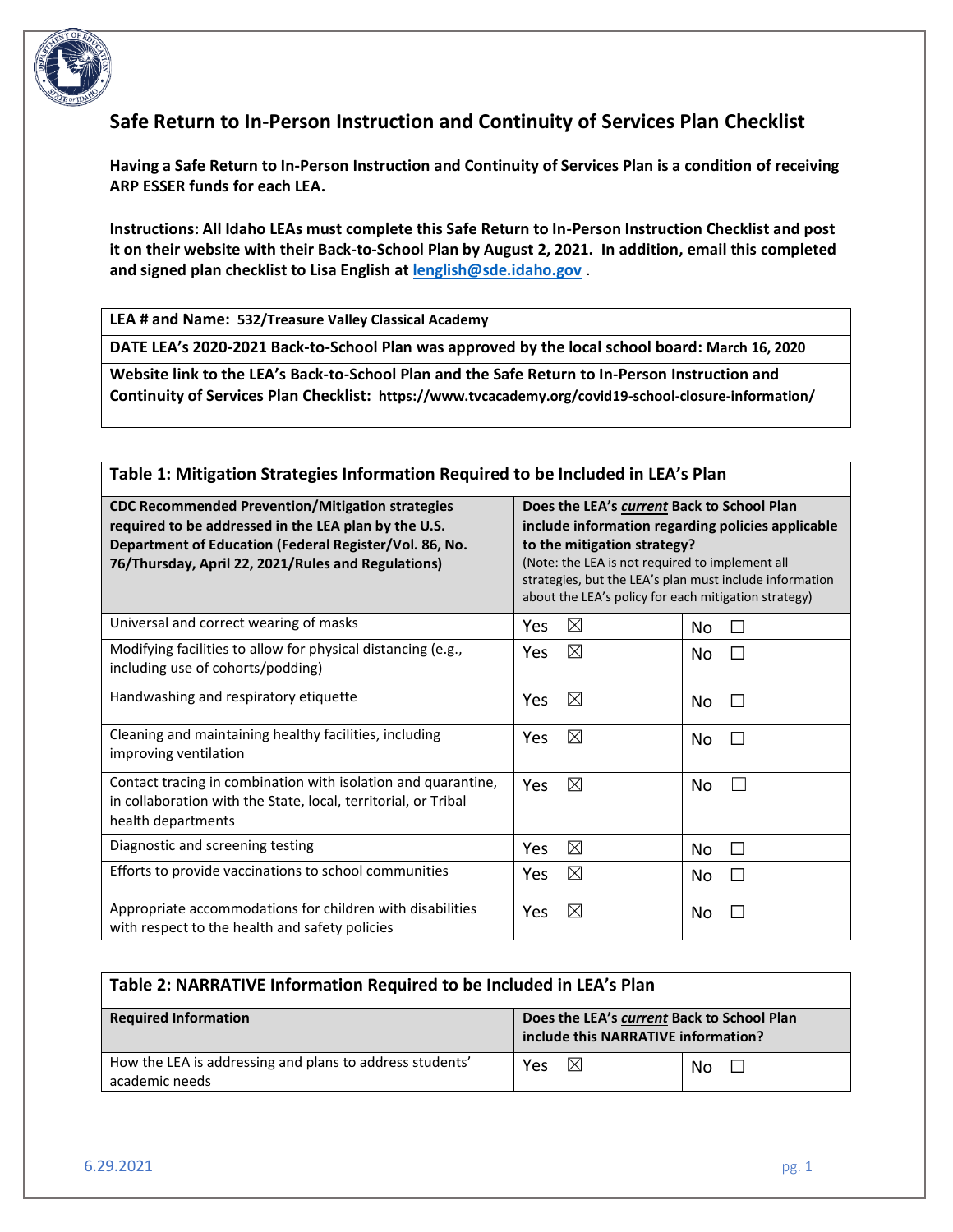| How the LEA is addressing and plans to address students'<br>social, emotional, mental health, and other needs (which may<br>include student health and food services)                          | $\boxtimes$<br>Yes. | No |
|------------------------------------------------------------------------------------------------------------------------------------------------------------------------------------------------|---------------------|----|
| How the LEA is addressing and plans to address their staff's<br>social, emotional, mental health, and other needs                                                                              | $\boxtimes$<br>Yes  | No |
| The process and timeline for review and revision of the plan<br>(including gathering community / stakeholder input) no less<br>frequently than every six months through September 30,<br>2023. | $\boxtimes$<br>Yes  | No |
| The LEA's need for support and/or technical assistance related<br>to implementing the strategies identified in Table 1 or Table 2,<br>if applicable.                                           | ⊠<br><b>Yes</b>     | No |

| <b>Assurances</b>                                                                                                                                                                                                                                                                                                                                                                                                                                                       |                    | <b>LEA Response</b> |  |
|-------------------------------------------------------------------------------------------------------------------------------------------------------------------------------------------------------------------------------------------------------------------------------------------------------------------------------------------------------------------------------------------------------------------------------------------------------------------------|--------------------|---------------------|--|
| The LEA assures that, to the best of the LEA's knowledge and belief, all<br>1.<br>information in this plan is true and correct.                                                                                                                                                                                                                                                                                                                                         | <b>Yes</b><br>⊠    | No.<br>П            |  |
| The LEA engaged in meaningful consultation with stakeholders and gave the<br>2.<br>public an opportunity to provide input in the development of this plan.<br>Specifically, the LEA engaged in meaningful consultation with students; families;<br>school and district administrators (including special education administrators);<br>and teachers, principals, school leaders, other educators, school staff, and their<br>unions.                                    | Yes<br>$\boxtimes$ | No<br>П             |  |
| The LEA engaged in meaningful consultation with each of the following, to the<br>3.<br>extent present in or served by the LEA: Tribes; civil rights organizations<br>(including disability rights organizations); and stakeholders representing the<br>interests of children with disabilities, English learners, children experiencing<br>homelessness, children in foster care, migratory students, children who are<br>incarcerated, and other underserved students. | Yes<br>⊠           | No<br>П             |  |
| The plan is in an understandable and uniform format; to the extent practicable,<br>4.<br>written in a language that parents can understand or, if not practicable, orally<br>translated; and, upon request by a parent who is an individual with a disability,<br>will be provided in an alternative format accessible to that parent.                                                                                                                                  | Yes<br>$\boxtimes$ | No<br>П             |  |
| The plan and this checklist are publicly available on the LEA website.<br>5.                                                                                                                                                                                                                                                                                                                                                                                            | Yes<br>⊠           | No<br>П             |  |

☒ **By August 2, 2021, each LEA must publicly post its Back-to-School plan and the Safe Return to In-Person Instruction with the Continuity of Services Plan Checklist. LEAs are required to review and revise their Back-to-School / Safe Return to In-Person Instruction Plan with meaningful stakeholder input no less frequently than every 6 months for the duration of the ARP ESSER grant, September 30, 2023.** 

Check the box that fits your LEA's situation to determine the revision date for the Safe Return to In-Person Instruction and Continuity of Services Plan. **Only check one of the following boxes.**

### 1. ☐

The LEA developed a Back-to-School plan before ARP ESSER was enacted (March 11, 2021) but the plan is missing some required elements as determined by one or more "No" responses in Table 1 or Table 2 or the Assurances section. The LEA must revise its plan to include all required elements no later than six months after it last reviewed its plan OR by November 24, 2021, whichever date is earlier. After that, review and revise the Plan, if necessary, with meaningful input from stakeholders